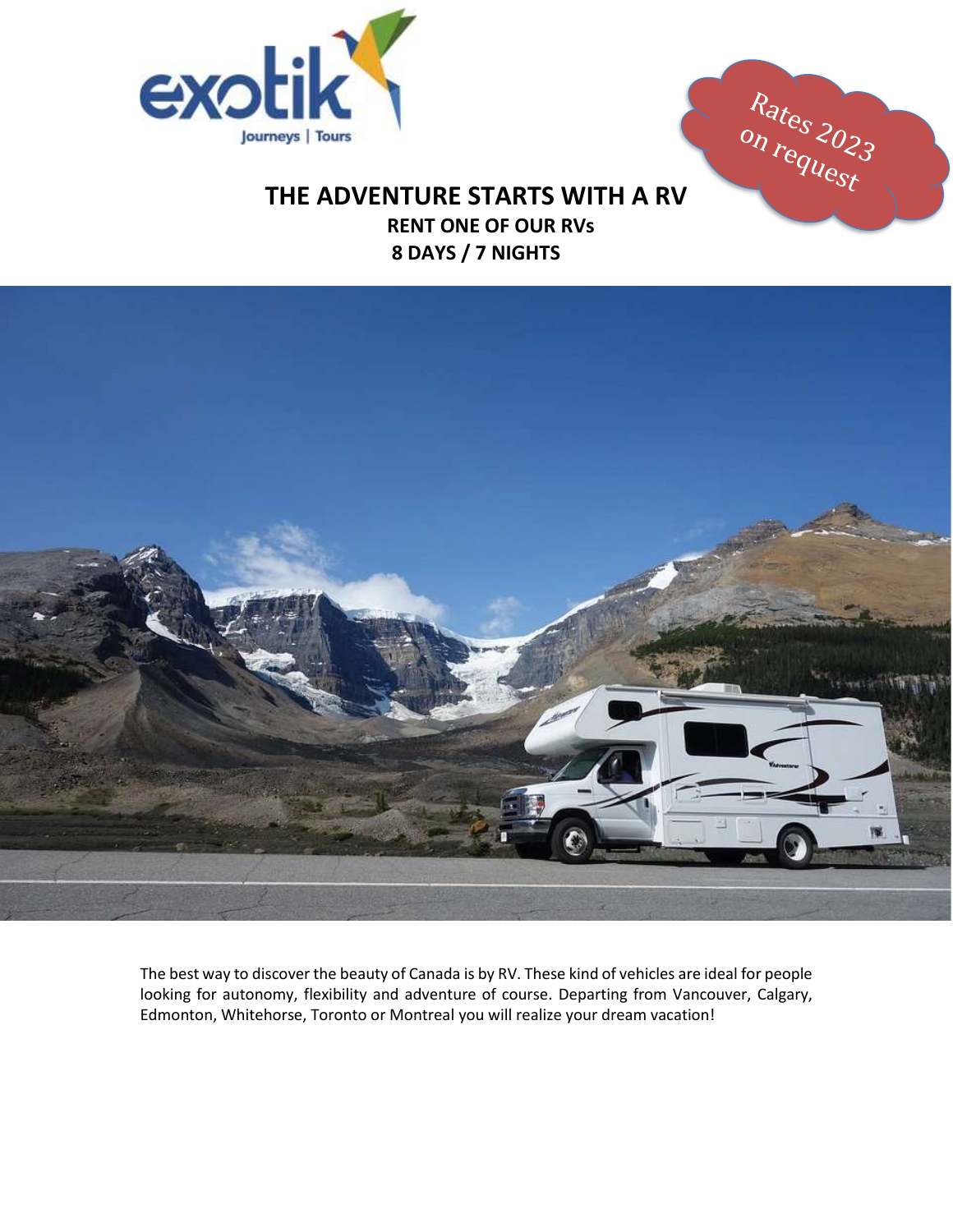

# **C-Small Motorhome**

**Sleeping Capacity: 3 persons Recommended for 2 adults and 1 child Seat Belts Available: 4 Day** Night





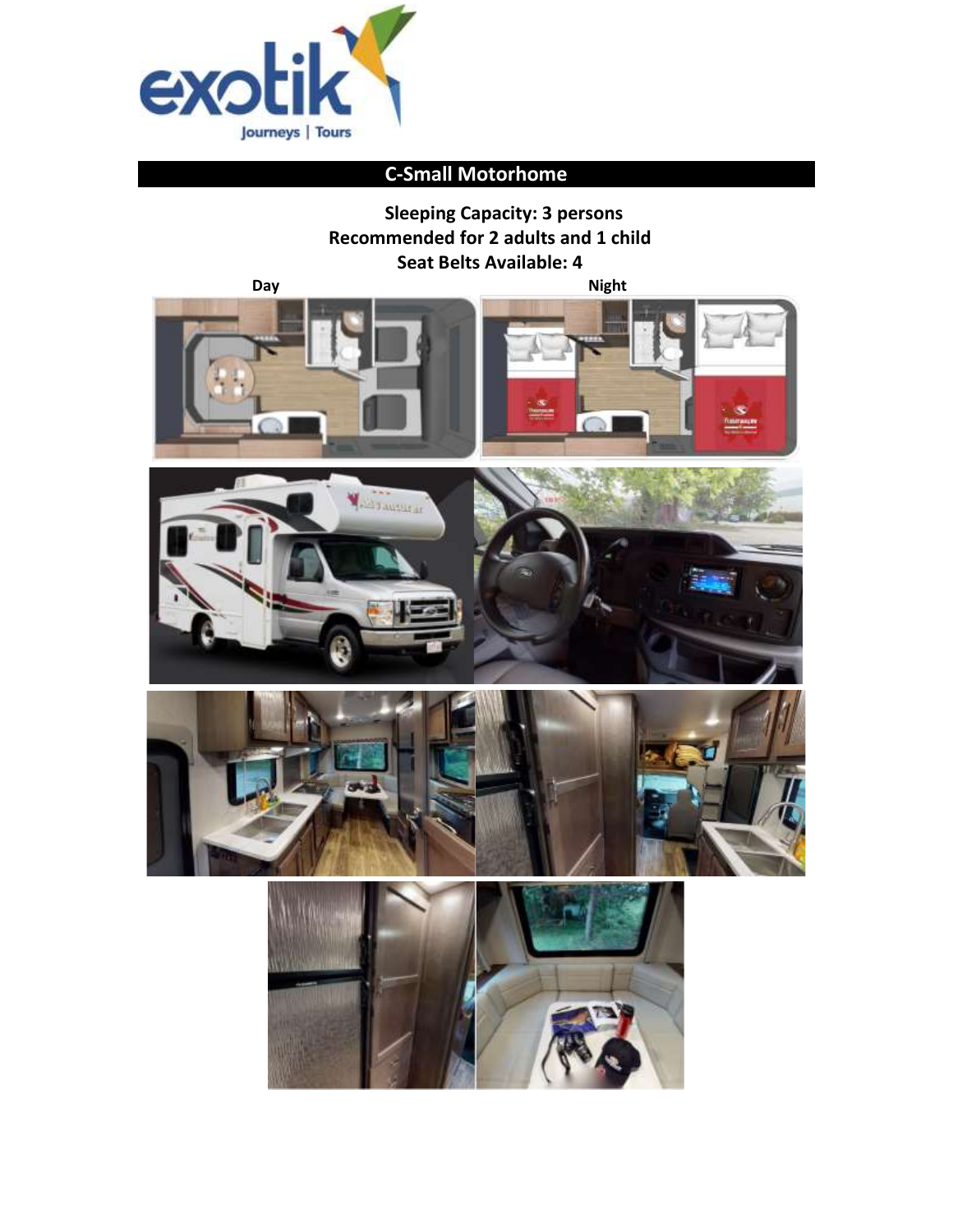

- **Solar Panel**
- **Awning**
- **Large panorama windows in dinette**

### **OTHER FEATURES**

- Automatic Transmission: 4 Speed Overdrive
- Ford Chassis: V8 Gas Engine
- Child seat option: No
- Backup Camera
- Overcab Bed: 135cm x 213cm / 53" x 84"
- Dinette Bed: 122cm x 183cm / 48" x 72"
- Overall Length: 617cm / 20'3"
- Overall Width: 229cm / 7'6"
- Overall Height: 340cm / 11'2"
- Interior Height: 200cm / 6'6"
- Fresh Water: 107 115 L
- Black Water: 75 L
- Grey Water: 75 L
- Gas Capacity: 151 L
- Propane Capacity: 32 L
- Cruise Control
- Tilt Steering Wheel
- Dash Air Conditioning
- Roof Air Conditioning
- Dual Battery
- Fridge / Propane Stove / Oven
- Microwave / Hot Water Heater
- Shower
- Flush Toilet
- Furnace

*\*All measurements are approximate and floorplans are subject to change.\**

### **INCLUSIONS**

- 8 days / 7 night RV rental
- Preparation fee (mandatory charge per vehicle per rental). It includes initial propane fill, toilet chemicals, 2 rolls of biodegradable toilet paper, fresh water & sewer hoses, rubber gloves, basic tool set, spare 15 Amp fuses
- Basic insurance
- Federal and provincial taxes
- One-way rental drop fee if applicable (packages YVR-YYC and YYC-YVR)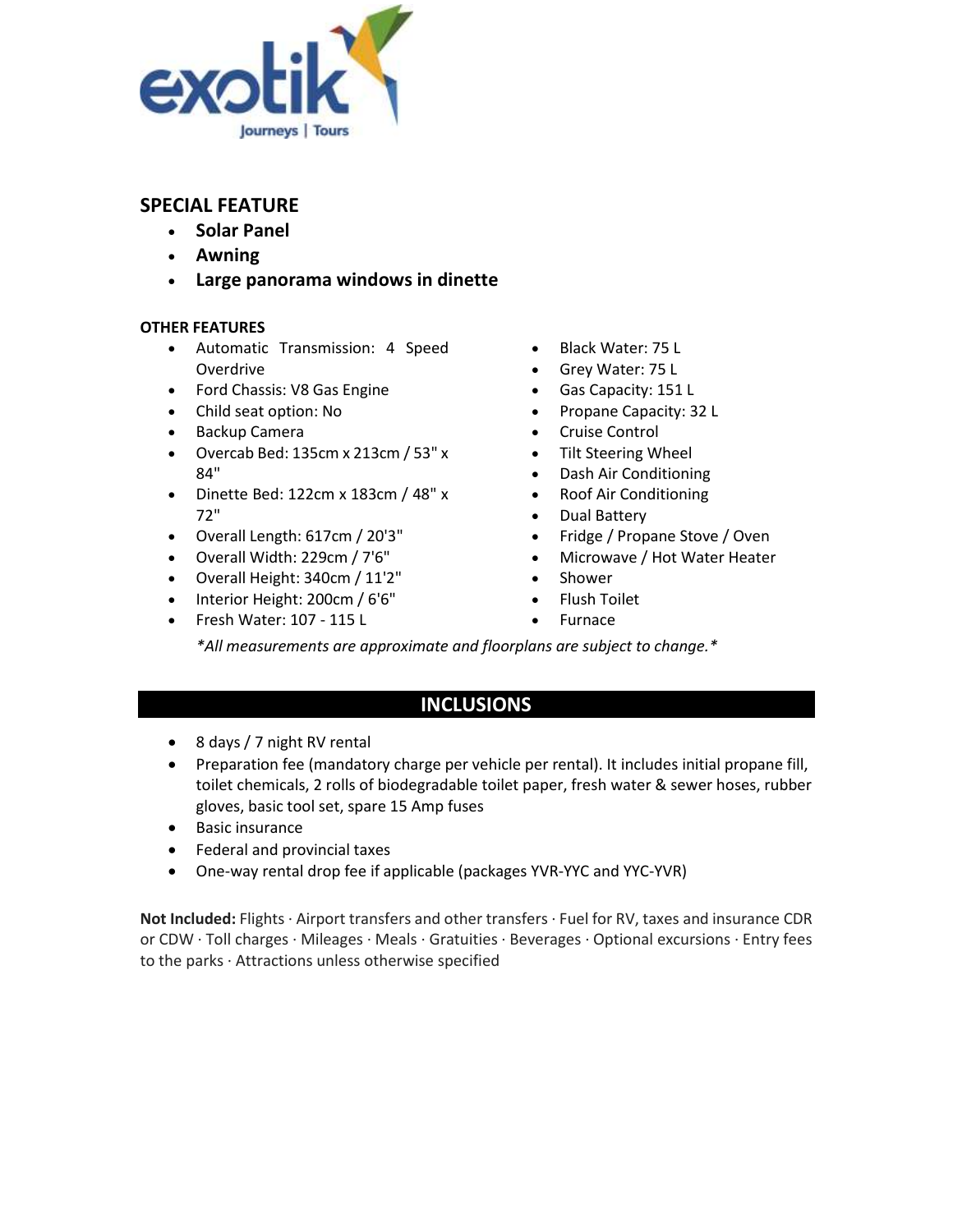

| Price in \$CAD, per<br>vehicle starting from                                                                                | Pick $up$ – drop off cities |                            |         |         |                |                |            |
|-----------------------------------------------------------------------------------------------------------------------------|-----------------------------|----------------------------|---------|---------|----------------|----------------|------------|
| 7 nights / 8 days                                                                                                           | <b>YVR-YVR</b>              | YYC-YYC/<br><b>YEG-YEG</b> | YXI-YXI | YYZ-YYZ | <b>YVR-YYC</b> | <b>YYC-YVR</b> | YUL-YUL*   |
|                                                                                                                             |                             |                            |         |         |                |                |            |
| Jan 1 - May 31                                                                                                              | 799                         | 749                        | 819     | 689     | 1429           | 1739           | On request |
| Jun $1 -$ Jun 30                                                                                                            | 1179                        | 1109                       | 1479    |         | 1819           | 2099           | On request |
| Jun $1 -$ Jul 7                                                                                                             |                             |                            |         | 1019    |                |                |            |
| Jul $1 -$ Aug 31                                                                                                            | 1789                        | 1669                       |         |         | 2419           | 2659           | On request |
| Jul 8 - Sep 15                                                                                                              |                             |                            |         | 1629    |                |                |            |
| Jul $1 -$ Sep 15                                                                                                            |                             |                            | 1569    |         |                |                |            |
| Sep 01 - Sep 25                                                                                                             | 1419                        | 1329                       |         |         | 2059           | 2309           | On request |
| Sep 16 - Sep 30                                                                                                             |                             |                            | 1479    | 1419    |                |                |            |
| Sep 26 - Dec 31                                                                                                             | 749                         | 709                        |         |         | 1389           | 1689           | On request |
| Oct $1 - Dec 31$                                                                                                            |                             |                            | 739     | 899     |                |                |            |
| * Note: for all combinations including the city of Montreal (pick-up or drop-off): please contact us for prices and details |                             |                            |         |         |                |                |            |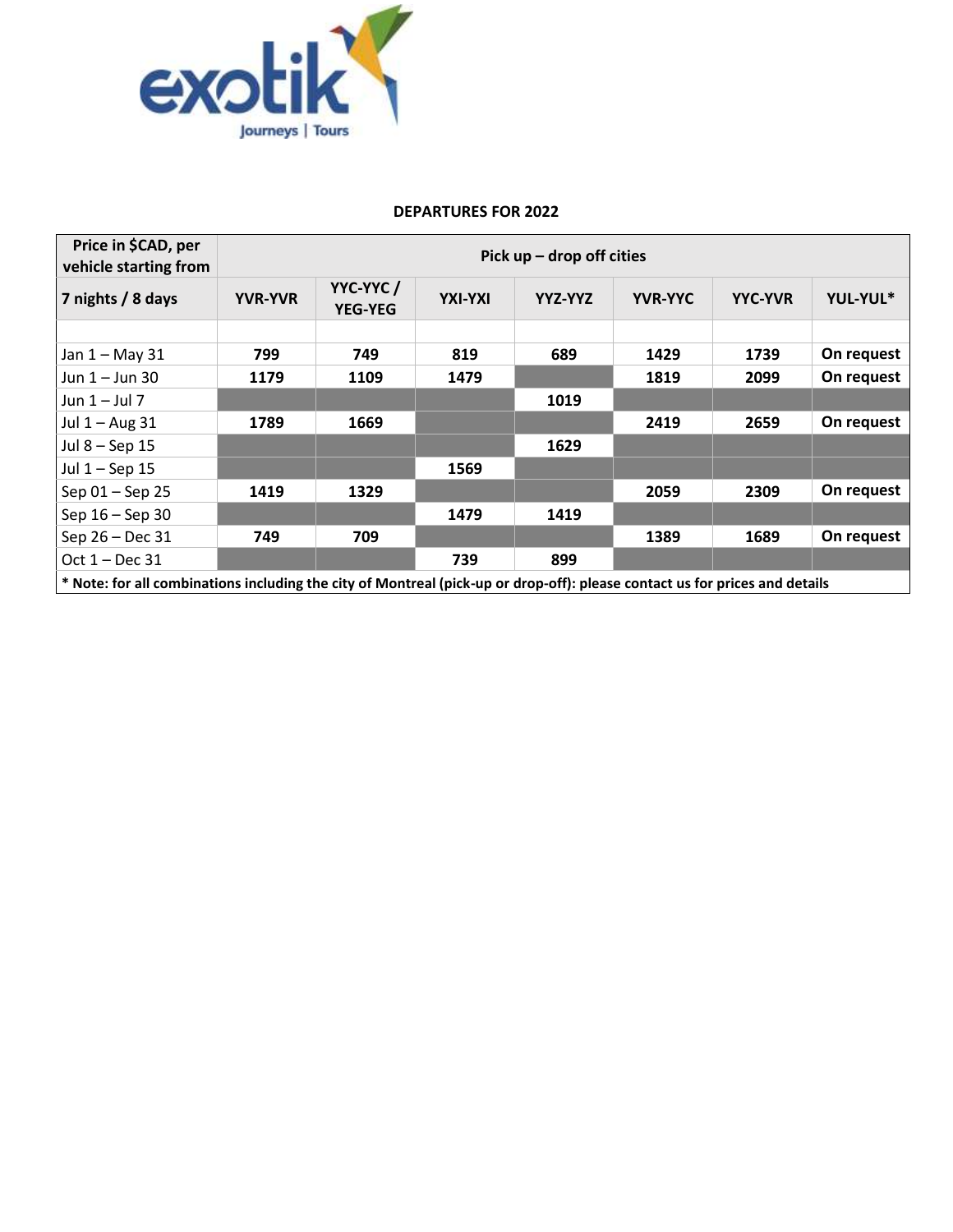

# **C-Medium Motorhome**

**Sleeping Capacity: 5 persons Recommended for 4 adults and 1 child Seat Belts Available: 6**

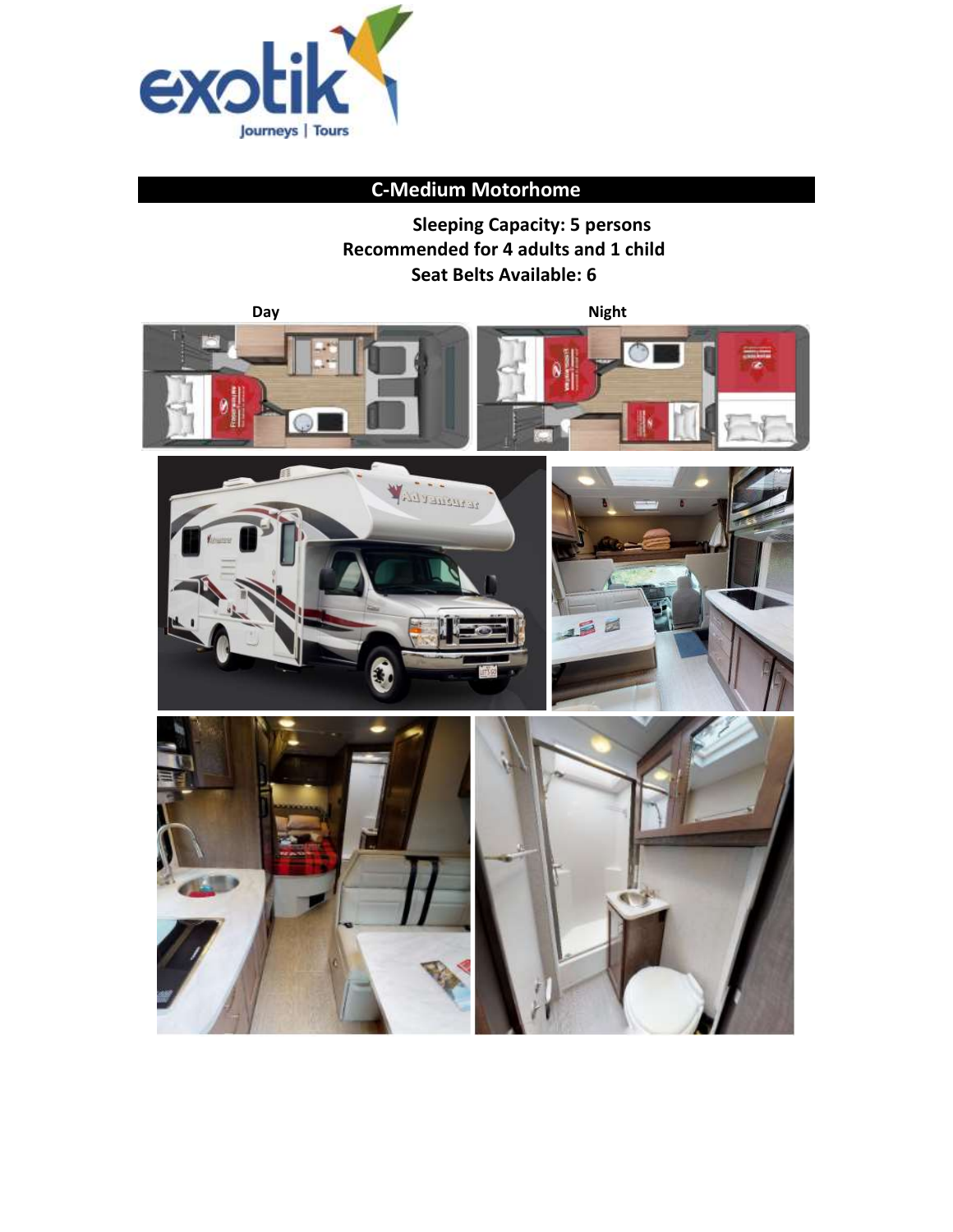

- **Solar Panel**
- **Awning**
- **Large panorama windows in dinette**
- **Generator**

### **OTHER FEATURES**

- Ford Chassis: V8/ V10 Gas Engine
- Automatic Transmission: 4 Speed Overdrive
- Overcab Bed: 135cm x 203cm / 53" x 80"
- Rear Bed: 145cm x 200cm / 57" x 79"
- Dinette Bed: 113cm x 167cm / 44" x 66"
- Overall Length: 721cm / 23'8"
- Overall Width: 250cm / 8'2"
- Overall Height: 340cm / 11'2"
- Interior Height: 200cm / 6'6"
- Fresh Water: 115 L
- Black Water: 85 L
- Grey Water: 98 L
- Gas Capacity: 140 L
- Propane Capacity: 87 L
- Cruise Control
- Tilt Steering Wheel
- Child seat option
- Dash Air Conditioning
- Flush Toilet
- Roof Air Conditioning
- Backup Camera
- Dual Battery
- Fridge
- Convection Oven/ Microwave
- Stove
- **Shower**
- Hot Water Heater
- Furnace

*\*All measurements are approximate and floorplans are subject to change.\**

# **INCLUSIONS**

- 8 days / 7 night RV rental
- Preparation fee (mandatory charge per vehicle per rental). It includes initial propane fill, toilet chemicals, 2 rolls of biodegradable toilet paper, fresh water & sewer hoses, rubber gloves, basic tool set, spare 15 Amp fuses
- Basic insurance
- Federal and provincial taxes
- One-way rental drop fee if applicable (packages YVR-YYC and YYC-YVR)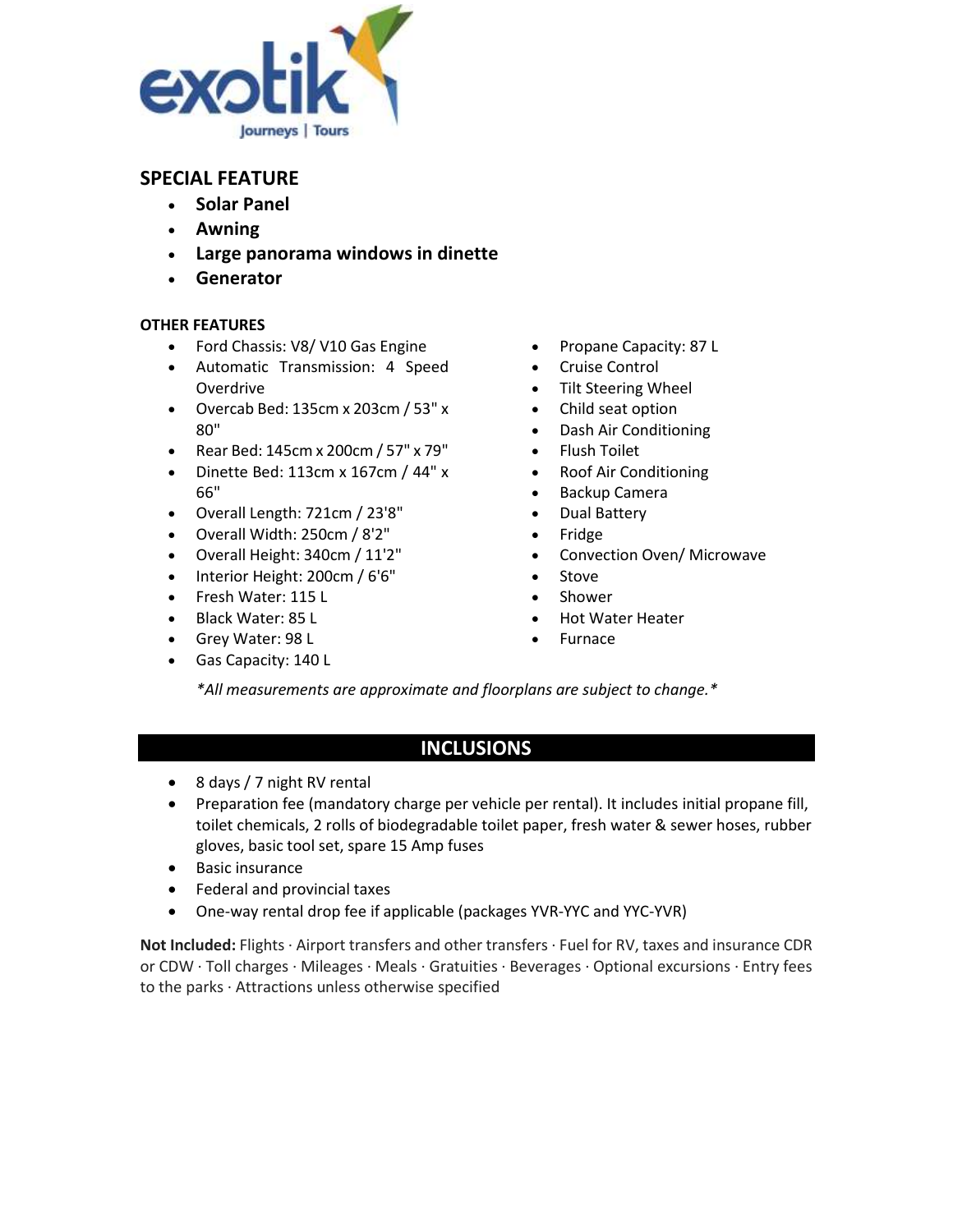

| Price in \$CAD, per<br>vehicle starting from                                                                                | Pick $up$ – drop off cities |                            |         |         |                |                |            |
|-----------------------------------------------------------------------------------------------------------------------------|-----------------------------|----------------------------|---------|---------|----------------|----------------|------------|
| 7 nights / 8 days                                                                                                           | <b>YVR-YVR</b>              | YYC-YYC/<br><b>YEG-YEG</b> | YXI-YXI | YYZ-YYZ | <b>YVR-YYC</b> | <b>YYC-YVR</b> | YUL-YUL*   |
|                                                                                                                             |                             |                            |         |         |                |                |            |
| Jan 1 - May 31                                                                                                              | 869                         | 819                        | 919     | 749     | 1499           | 1799           | On request |
| Jun $1 -$ Jun 30                                                                                                            | 1329                        | 1249                       | 1669    |         | 1969           | 2229           | On request |
| Jun $1 -$ Jul 7                                                                                                             |                             |                            |         | 1139    |                |                |            |
| Jul $1 -$ Aug 31                                                                                                            | 2109                        | 1969                       |         |         | 2739           | 2959           | On request |
| Jul 8 - Sep 15                                                                                                              |                             |                            |         | 1949    |                |                |            |
| Jul $1 -$ Sep 15                                                                                                            |                             |                            | 2009    |         |                |                |            |
| Sep 01 - Sep 25                                                                                                             | 1579                        | 1479                       |         |         | 2209           | 2459           | On request |
| Sep $16 -$ Sep 30                                                                                                           |                             |                            | 1669    | 1489    |                |                |            |
| Sep 26 - Dec 31                                                                                                             | 799                         | 749                        |         |         | 1429           | 1739           | On request |
| Oct 1 - Dec 31                                                                                                              |                             |                            | 819     | 1019    |                |                |            |
| * Note: for all combinations including the city of Montreal (pick-up or drop-off): please contact us for prices and details |                             |                            |         |         |                |                |            |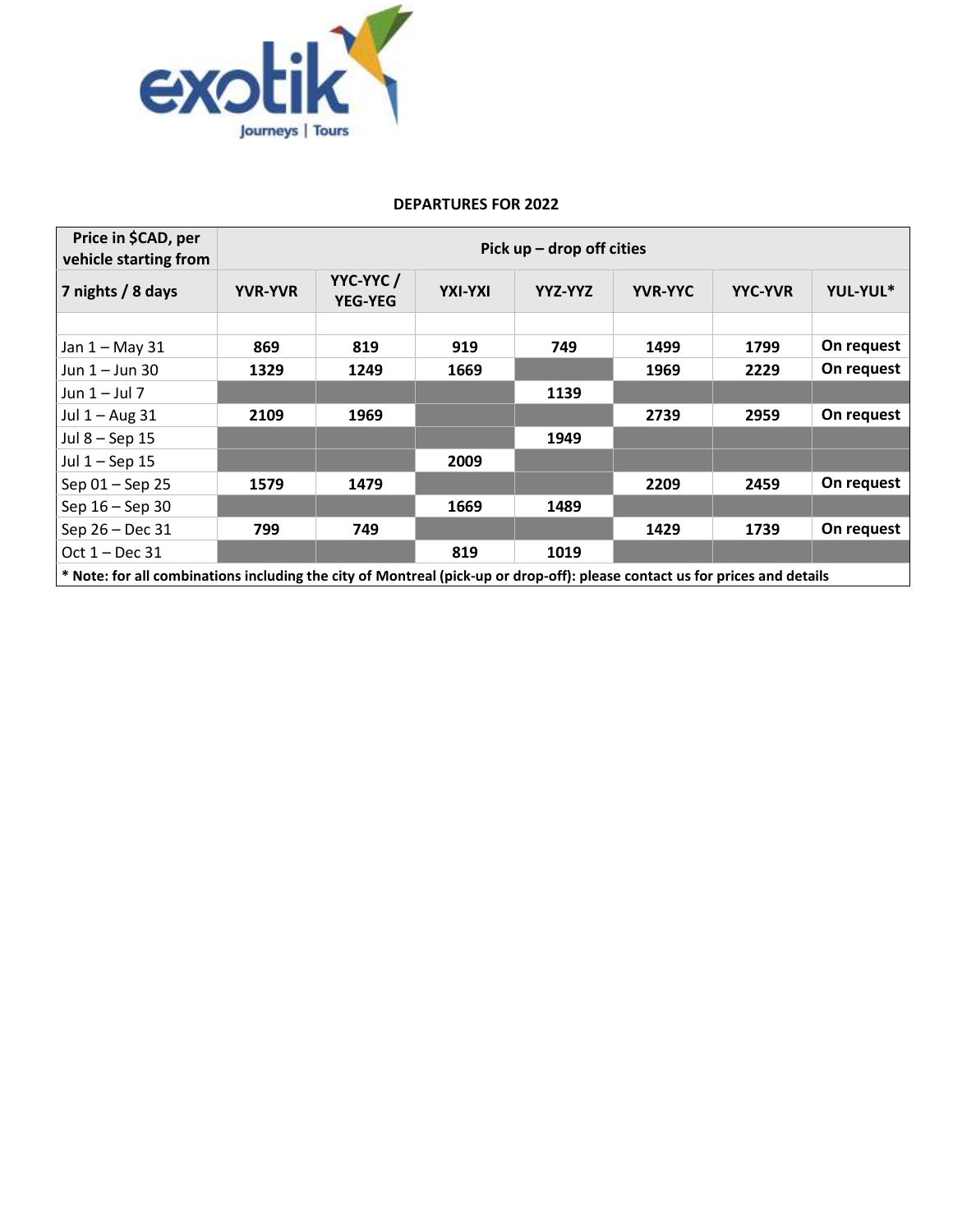

# **Van Conversion**

**Sleeping Capacity: 2 persons Recommended for 2 adults Seat Belts Available: 4**

**Day** Night











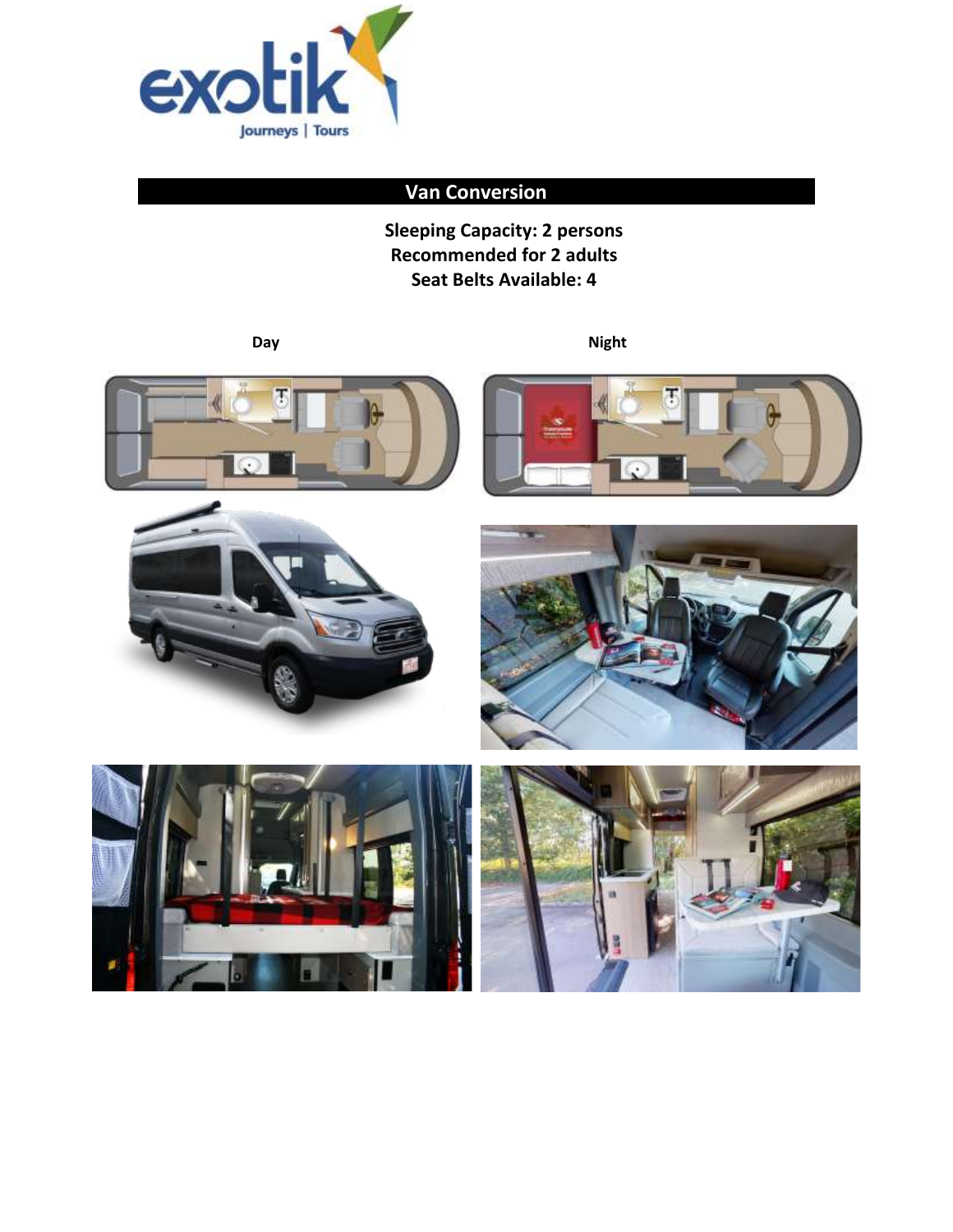

- **Solar Panel**
- **Awning**
- **Generator**
- **Fuel Efficient Ford Transit V6 Engine**

### **OTHER FEATURES**

- Automatic Transmission: 4 Speed Overdrive
- Ford Transit Chassis: V6 Gas Engine
- Child seat option: No
- Backup Camera
- Rear Bed: 120cm x 183cm / 47" x 72"
- Overall Length: 670cm / 22"
- Overall Width: 210cm / 6'11"
- Overall Height: 340cm / 11'2"
- Interior Height: 195cm / 6'4"
- Exterior Height: 301cm / 118'5"
- Fresh Water: 79 L
- Black Water: 45 L
- Grey Water: 53 L
- Gas Capacity: 95 L
- Propane Capacity: 22 L
- Cruise Control
- Dash Air Conditioning
- Roof Air Conditioning
- Dual Battery
- Fridge
- Propane Stove/ Oven
- Microwave
- Hot Water Heater
- Shower
- Flush Toilet
- **Furnace**

*\*All measurements are approximate and floor plans are subject to change.\**

## **INCLUSIONS**

- 8 days / 7 night RV rental
- Preparation fee (mandatory charge per vehicle per rental). It includes initial propane fill, toilet chemicals, 2 rolls of biodegradable toilet paper, fresh water & sewer hoses, rubber gloves, basic tool set, spare 15 Amp fuses
- Basic insurance
- Federal and provincial taxes
- One-way rental drop fee if applicable (packages YVR-YYC and YYC-YVR)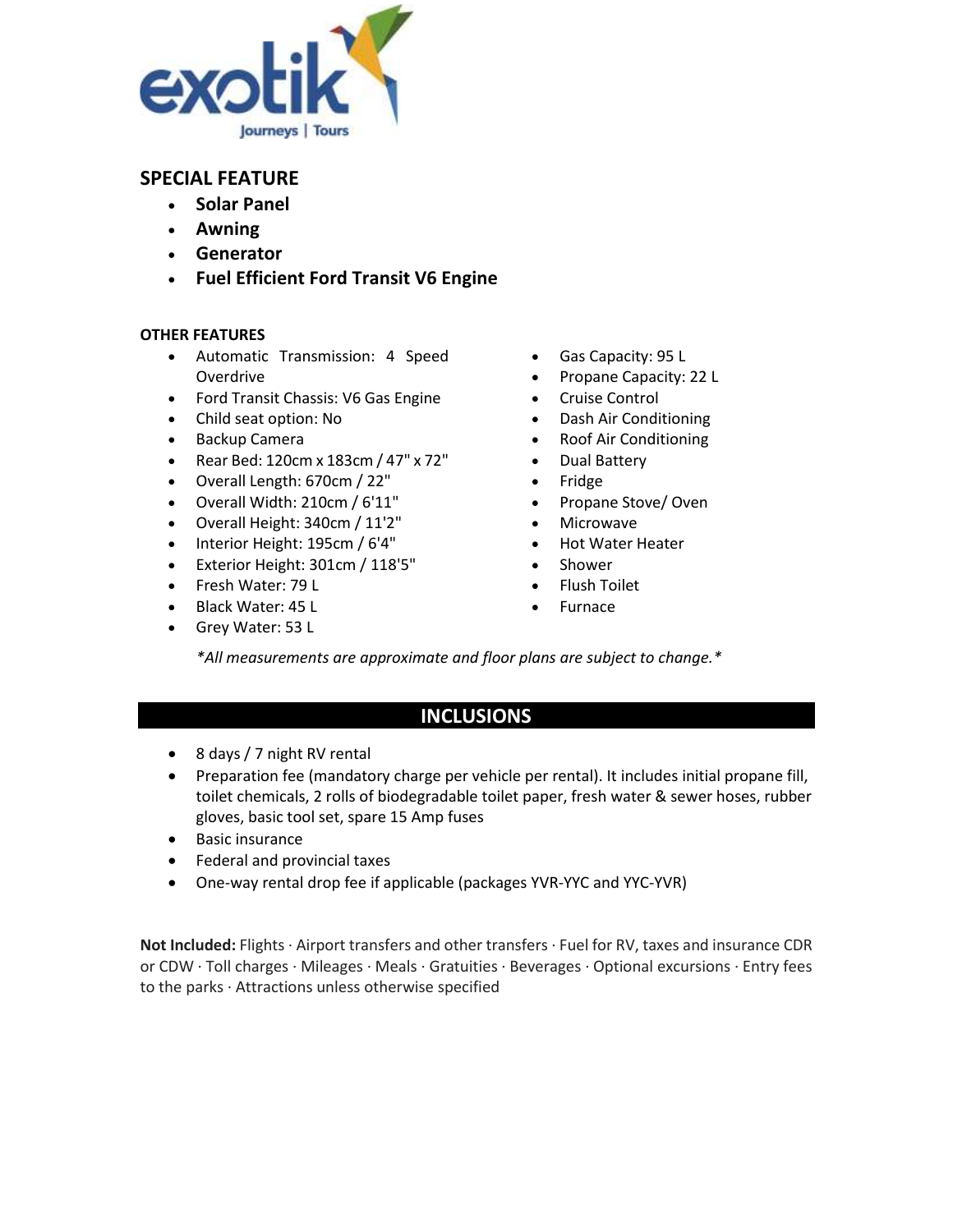

| Price in \$CAD, per<br>vehicle starting from                                                                                | Pick $up$ – drop off cities |                            |         |         |                |                |            |
|-----------------------------------------------------------------------------------------------------------------------------|-----------------------------|----------------------------|---------|---------|----------------|----------------|------------|
| 7 nights / 8 days                                                                                                           | <b>YVR-YVR</b>              | YYC-YYC/<br><b>YEG-YEG</b> | YXI-YXI | YYZ-YYZ | <b>YVR-YYC</b> | <b>YYC-YVR</b> | YUL-YUL*   |
|                                                                                                                             |                             |                            |         |         |                |                |            |
| Jan 1 - May 31                                                                                                              | 829                         | 779                        | N/A     | 709     | 1459           | 1759           | On request |
| Jun $1 -$ Jun 30                                                                                                            | 1179                        | 1109                       | N/A     |         | 1809           | 2099           | On request |
| Jun $1 -$ Jul 7                                                                                                             |                             |                            |         | 1009    |                |                |            |
| Jul $1 -$ Aug 31                                                                                                            | 1729                        | 1619                       |         |         | 2359           | 2599           | On request |
| Jul 8 - Sep 15                                                                                                              |                             |                            |         | 1619    |                |                |            |
| Jul $1 -$ Sep 15                                                                                                            |                             |                            | N/A     |         |                |                |            |
| Sep 01 - Sep 25                                                                                                             | 1419                        | 1329                       |         |         | 2049           | 2309           | On request |
| Sep 16 - Sep 30                                                                                                             |                             |                            | N/A     | 1309    |                |                |            |
| Sep 26 - Dec 31                                                                                                             | 789                         | 739                        |         |         | 1429           | 1719           | On request |
| Oct 1 - Dec 31                                                                                                              |                             |                            | N/A     | 899     |                |                |            |
| * Note: for all combinations including the city of Montreal (pick-up or drop-off): please contact us for prices and details |                             |                            |         |         |                |                |            |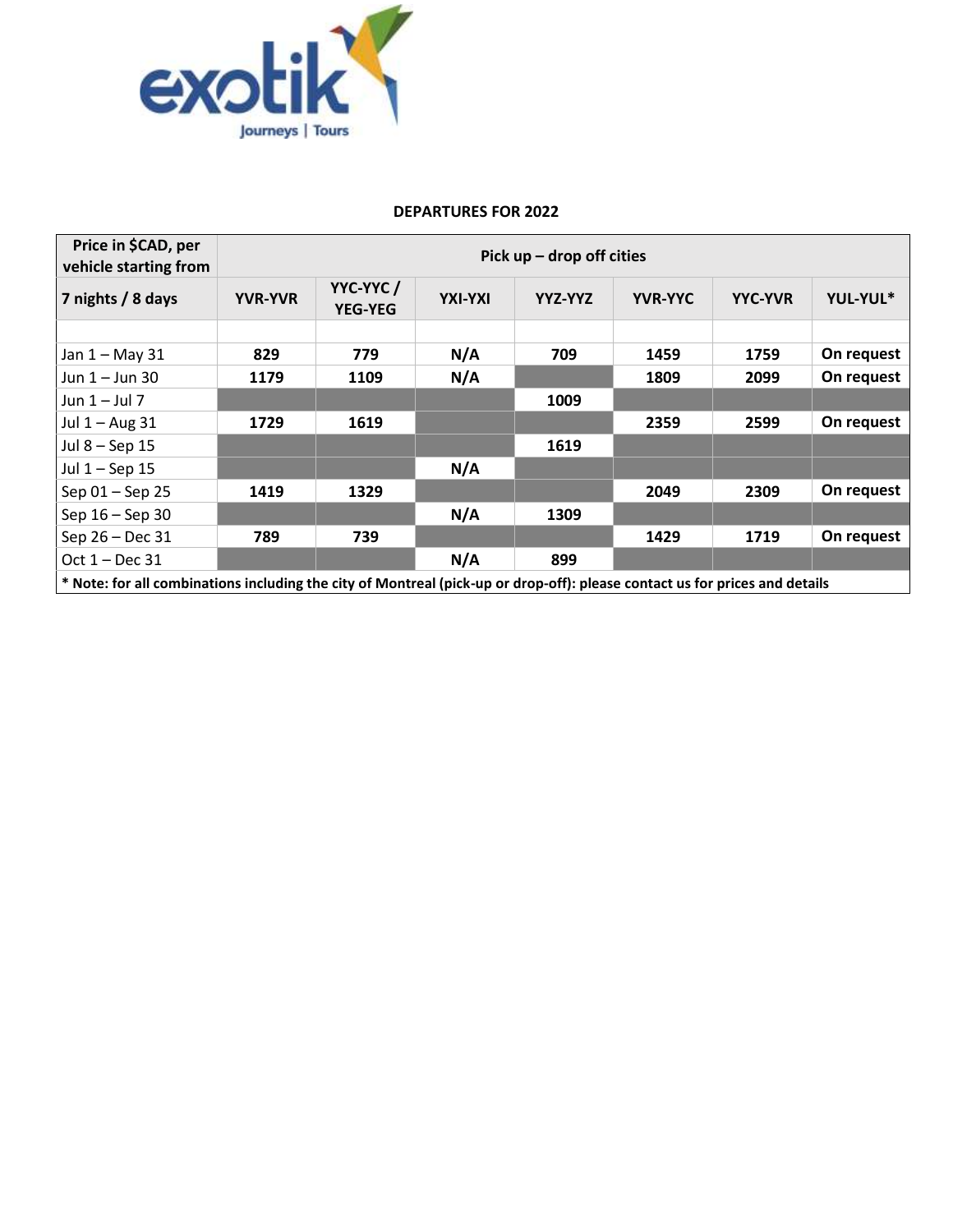

# **TC-S (Truck-Camper with Slide-out)**

**Sleeping Capacity: 3 persons Recommended for 2 adults and 1 child Seat Belts Available: 5**

**Day** Night











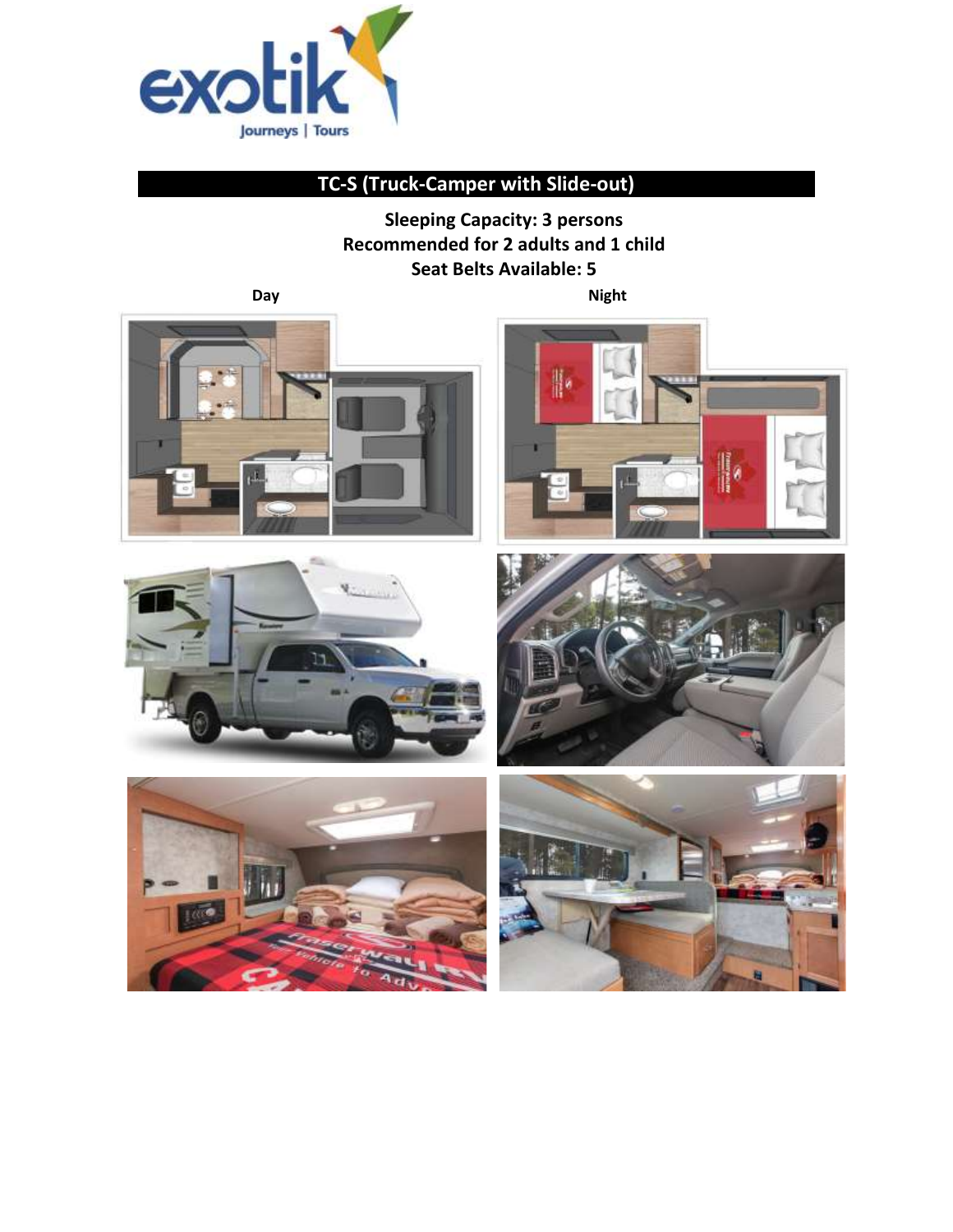

- **Solar Panel**
- **Awning**
- **Slide-out**
- **Fuel Efficient Diesel Engine**
- **4 x 4**

### **OTHER FEATURES**

- Automatic Transmission: 4 Speed Overdrive
- Ford / Dodge Chassis: V8 Diesel Engine
- Child seat option: Yes
- Backup Camera: No
- Cruise Control
- Tilt Steering Wheel
- Overall Length: 724-757 cm / 23'9"- 24'10"
- Overall Width: 250cm / 8'2"
- Overall Height: 389cm / 13'1"
- Overall Width with Slide-out extended: 301cm / 118'5"
- Interior Height: 197cm / 6'5"
- Fresh Water: 142 L
- Black Water: 68-106 L
- Grey Water: 115-136 L
- Diesel Capacity: 98-128 L
- Propane Capacity: 32 L
- Dash Air Conditioning
- Dual Battery
- Fridge
- Propane Oven / Stove
- Hot Water Heater
- Shower
- Flush Toilet
- Furnace
- Dinette Bed: 106cm x 167cm / 41" x 66"
- Overcab Bed: 150cm x 196cm / 59" x 77"

*\*All measurements are approximate and floor plans are subject to change.\**

## **INCLUSIONS**

- 8 days / 7 night RV rental
- Preparation fee (mandatory charge per vehicle per rental). It includes initial propane fill, toilet chemicals, 2 rolls of biodegradable toilet paper, fresh water & sewer hoses, rubber gloves, basic tool set, spare 15 Amp fuses
- Basic insurance
- Federal and provincial taxes
- One-way rental drop fee if applicable (packages YVR-YYC and YYC-YVR)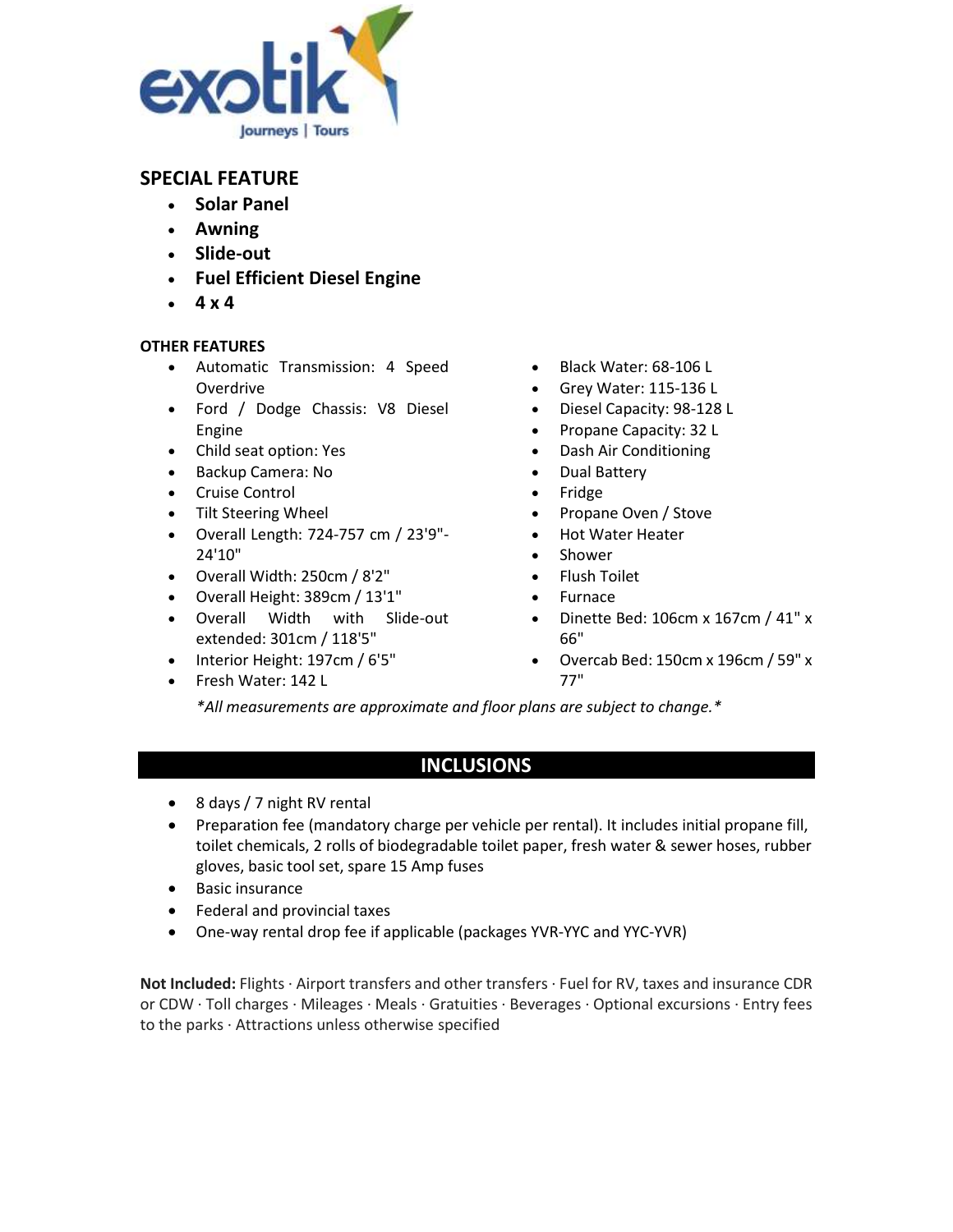

| Price in \$CAD, per<br>vehicle starting from                                                                                | Pick $up$ – drop off cities |                            |         |         |                |                |            |
|-----------------------------------------------------------------------------------------------------------------------------|-----------------------------|----------------------------|---------|---------|----------------|----------------|------------|
| 7 nights / 8 days                                                                                                           | <b>YVR-YVR</b>              | YYC-YYC/<br><b>YEG-YEG</b> | YXI-YXI | YYZ-YYZ | <b>YVR-YYC</b> | <b>YYC-YVR</b> | YUL-YUL*   |
|                                                                                                                             |                             |                            |         |         |                |                |            |
| Jan 1 - May 31                                                                                                              | 909                         | 849                        | 889     | 789     | 1539           | 1829           | On request |
| Jun $1 -$ Jun 30                                                                                                            | 1349                        | 1259                       | 1569    |         | 1979           | 2249           | On request |
| Jun $1 -$ Jul 7                                                                                                             |                             |                            |         | 1159    |                |                |            |
| Jul $1 -$ Aug 31                                                                                                            | 1829                        | 1719                       |         |         | 2469           | 2699           | On request |
| Jul 8 - Sep 15                                                                                                              |                             |                            |         | 1729    |                |                |            |
| Jul $1 -$ Sep 15                                                                                                            |                             |                            | 1719    |         |                |                |            |
| Sep 01 - Sep 25                                                                                                             | 1519                        | 1429                       |         |         | 2159           | 2409           | On request |
| Sep 16 - Sep 30                                                                                                             |                             |                            | 1669    | 1419    |                |                |            |
| Sep 26 - Dec 31                                                                                                             | 909                         | 849                        |         |         | 1539           | 1829           | On request |
| Oct $1 - Dec 31$                                                                                                            |                             |                            | 819     | 1009    |                |                |            |
| * Note: for all combinations including the city of Montreal (pick-up or drop-off): please contact us for prices and details |                             |                            |         |         |                |                |            |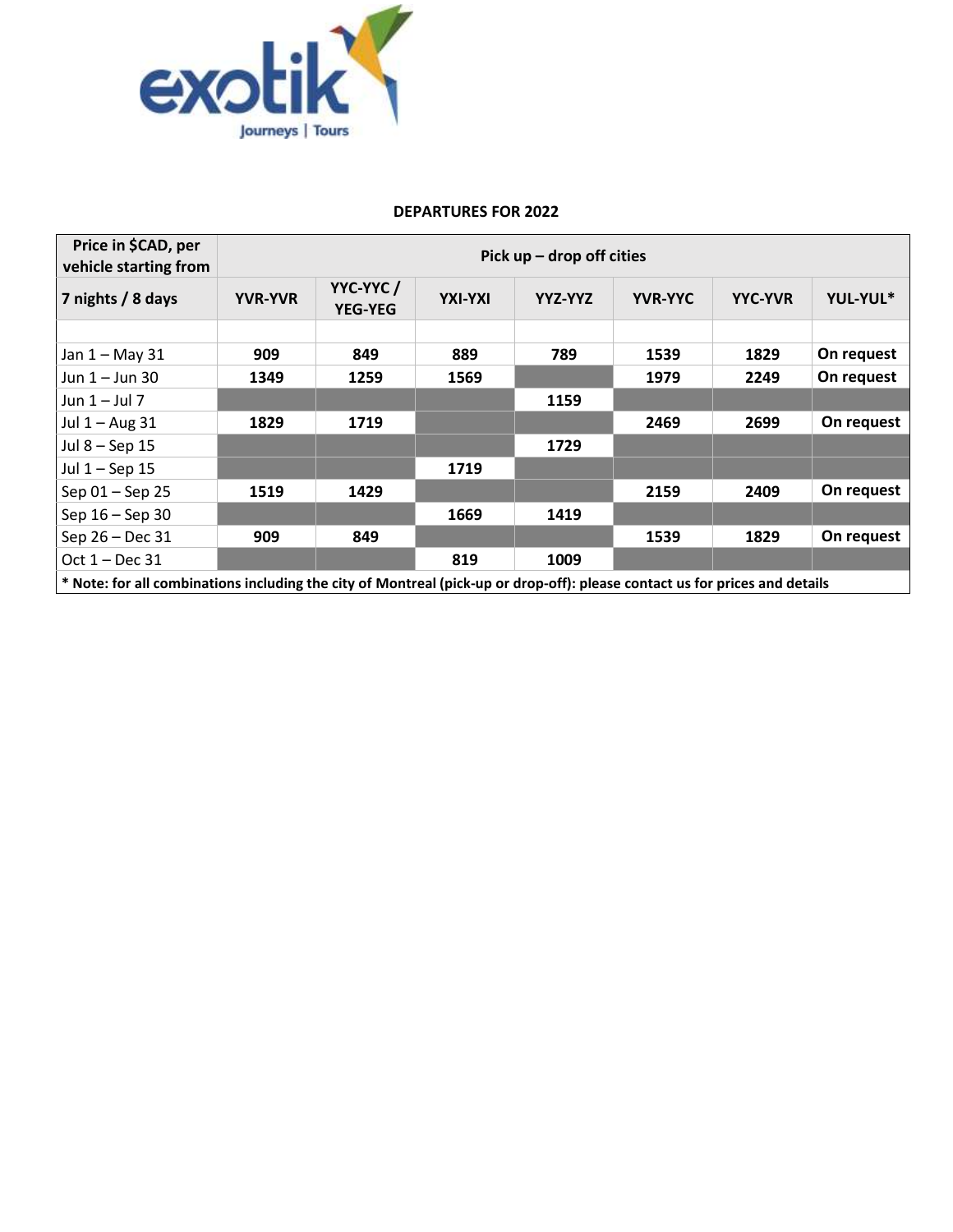

| <b>SUPPLEMENTS - rates 2022</b>                                                                                           |                             |                                                      |                    |  |  |  |
|---------------------------------------------------------------------------------------------------------------------------|-----------------------------|------------------------------------------------------|--------------------|--|--|--|
| Price in \$CAD                                                                                                            | <b>Pick up in Vancouver</b> | Pick up in Calgary,<br><b>Edmonton or Whitehorse</b> | Pick up in Toronto |  |  |  |
| Convenience kit*                                                                                                          | \$130 per person            | \$120 per person                                     | \$130 per person   |  |  |  |
| 100 Km Pack                                                                                                               | \$42 per rental             | \$40 per rental                                      | \$43 per rental    |  |  |  |
| 500 Km Pack                                                                                                               | \$207 per rental            | \$193 per rental                                     | \$208 per rental   |  |  |  |
| 1000 Km Pack                                                                                                              | \$403 per rental            | \$377 per rental                                     | \$406 per rental   |  |  |  |
| <b>Unlimited Kms</b>                                                                                                      | \$99 per day                | \$93 per day                                         | $$100$ per day     |  |  |  |
| Additional Kms**                                                                                                          | \$0.52 per km               | \$0.49 per km                                        | \$0.52 per km      |  |  |  |
| *Child (0-12) free when all adults are paying.                                                                            |                             |                                                      |                    |  |  |  |
| ** If applicable, to be paid on spot at the end of the trip.                                                              |                             |                                                      |                    |  |  |  |
| Note: for all combinations including the city of Montreal (pick-up or drop-off): please contact us for prices and details |                             |                                                      |                    |  |  |  |

### **CONVENIENCE KITS – Inclusions**

| Pots, pans and kettle        | Ice cube tray               |
|------------------------------|-----------------------------|
| Dinner set                   | Toaster                     |
| Cutlery set                  | Garbage can                 |
| <b>Steak knives</b>          | <b>Bucket</b>               |
| Coffee cups / glasses        | Pail/broom and dust pan     |
| One extra dinner set (guest) | Clothes hangers             |
| Mixing bowls                 | Clothes line / clothes pins |
| Assorted kitchen utensils    | Gas Lighter                 |
| Cutting board Bed sheet      | Comforter in duvet cover    |
| Strainer Fleece blanket      | Pillow and pillow case      |
| Food savers                  | Dish towels / sponge / soap |
| Hot Beverage kit             | Towels / body soap          |
| Oven dish                    | Flashlight                  |
| Can opener                   | Fly swatter                 |
| Cork screw                   | Axe                         |
| Salt + Pepper shakers        | Lawn chair                  |
|                              |                             |

\*\* Prices in this document are for information only; they were issued at press time, for the current year. Please note that due to special events, operation hours/days and temporary promotions, they can increase or decrease at any time. Contact your travel agent for the price and promotion of the moment. The prices indicated exclude the contribution to the Customer Compensation Fund of \$3.50 per \$1,000 of tourism product or service purchased from a travel agent in Quebec.